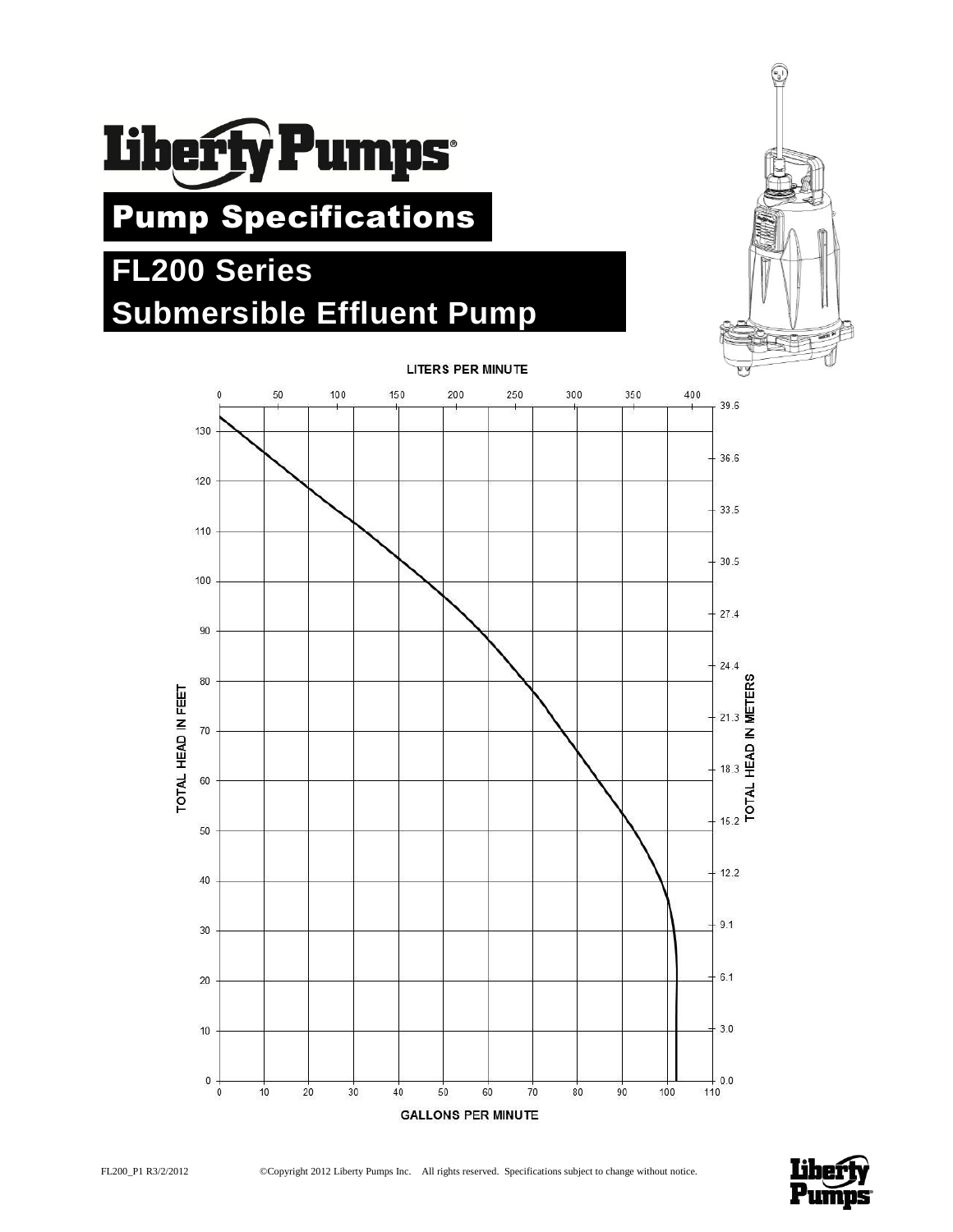## FL200-Series Dimensional Data



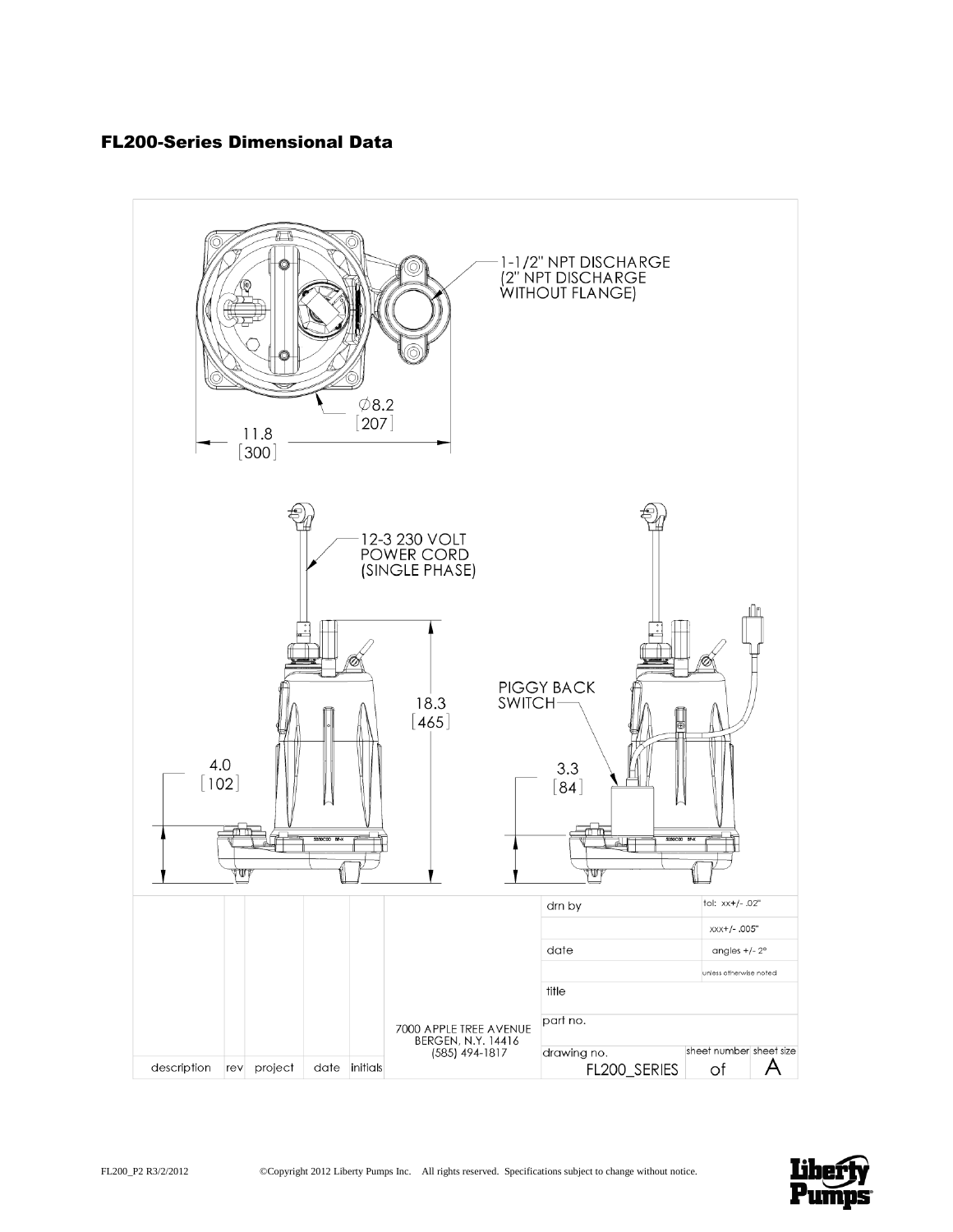## FL200-Series Electrical Data

| <b>MODEL</b>  | НP | <b>VOLTAGE</b> | <b>PHASE</b> | SF   | <b>FULL</b><br><b>LOAD</b><br><b>AMPS</b> | <b>LOCKED</b><br><b>ROTOR</b><br><b>AMPS</b> | <b>THERMAL</b><br><b>OVERLOAD</b><br><b>TEMP</b> | <b>STATOR</b><br><b>WINDING</b><br><b>CLASS</b> | <b>CORD</b><br><b>LENGTH</b><br>FΤ | <b>DISCHARGE</b> | <b>AUTOMATIC</b> |
|---------------|----|----------------|--------------|------|-------------------------------------------|----------------------------------------------|--------------------------------------------------|-------------------------------------------------|------------------------------------|------------------|------------------|
| <b>FL202M</b> | 2  | 208-230        |              | 1.00 | 15                                        | 53                                           | $135^\circ$ C                                    | В                                               | 25                                 | 1.5 OR 2"        | <b>NO</b>        |
| <b>FL202A</b> | 2  | 208-230        |              | 1.00 | 15                                        | 53                                           | $135^\circ$ C                                    | В                                               | 25                                 | 1.5 OR 2"        | <b>YES</b>       |
| <b>FL203M</b> | 2  | 208-230        | 3            | 1.00 | 10.6                                      | 62                                           | N/A                                              | В                                               | 25                                 | 1.5 OR 2"        | <b>NO</b>        |
| <b>FL204M</b> | 2  | 440-480        | 3            | 1.00 | 5.3                                       | 31                                           | N/A                                              | в                                               | 25                                 | 1.5 OR 2"        | <b>NO</b>        |
| <b>FL205M</b> | 2  | 575            | 3            | 1.00 | 4.9                                       | 24                                           | N/A                                              | B                                               | 25                                 | 1.5 OR 2"        | <b>NO</b>        |

## FL200-Series Technical Data

| <b>IMPELLER</b>         | 2 VANE CLASS 25 CAST IRON<br>SOLIDS HANDLING = $3/4"$ |  |  |
|-------------------------|-------------------------------------------------------|--|--|
| PAINT                   | POWDERCOATING                                         |  |  |
| <b>MAX LIQUID TEMP</b>  | 140°F / 60°C                                          |  |  |
| <b>MAX STATOR TEMP</b>  | 275°F/135°C                                           |  |  |
| <b>THERMAL OVERLOAD</b> | 275°F/135°C (single phase only)                       |  |  |
| <b>POWER CORD TYPE</b>  | SJOOW (1-ph) / SEOOW (3-ph)                           |  |  |
| <b>MOTOR HOUSING</b>    | <b>CLASS 25 CAST IRON</b>                             |  |  |
| <b>VOLUTE</b>           | <b>CLASS 25 CAST IRON</b>                             |  |  |
| SHAFT                   | STAINLESS                                             |  |  |
| <b>HARDWARE</b>         | <b>STAINLESS</b>                                      |  |  |
| <b>ORINGS</b>           | BUNA <sub>n</sub>                                     |  |  |
| <b>MECHANICAL SEAL</b>  | UNITIZED SILICON CARBIDE                              |  |  |
| <b>WEIGHT</b>           | 82 LBS                                                |  |  |

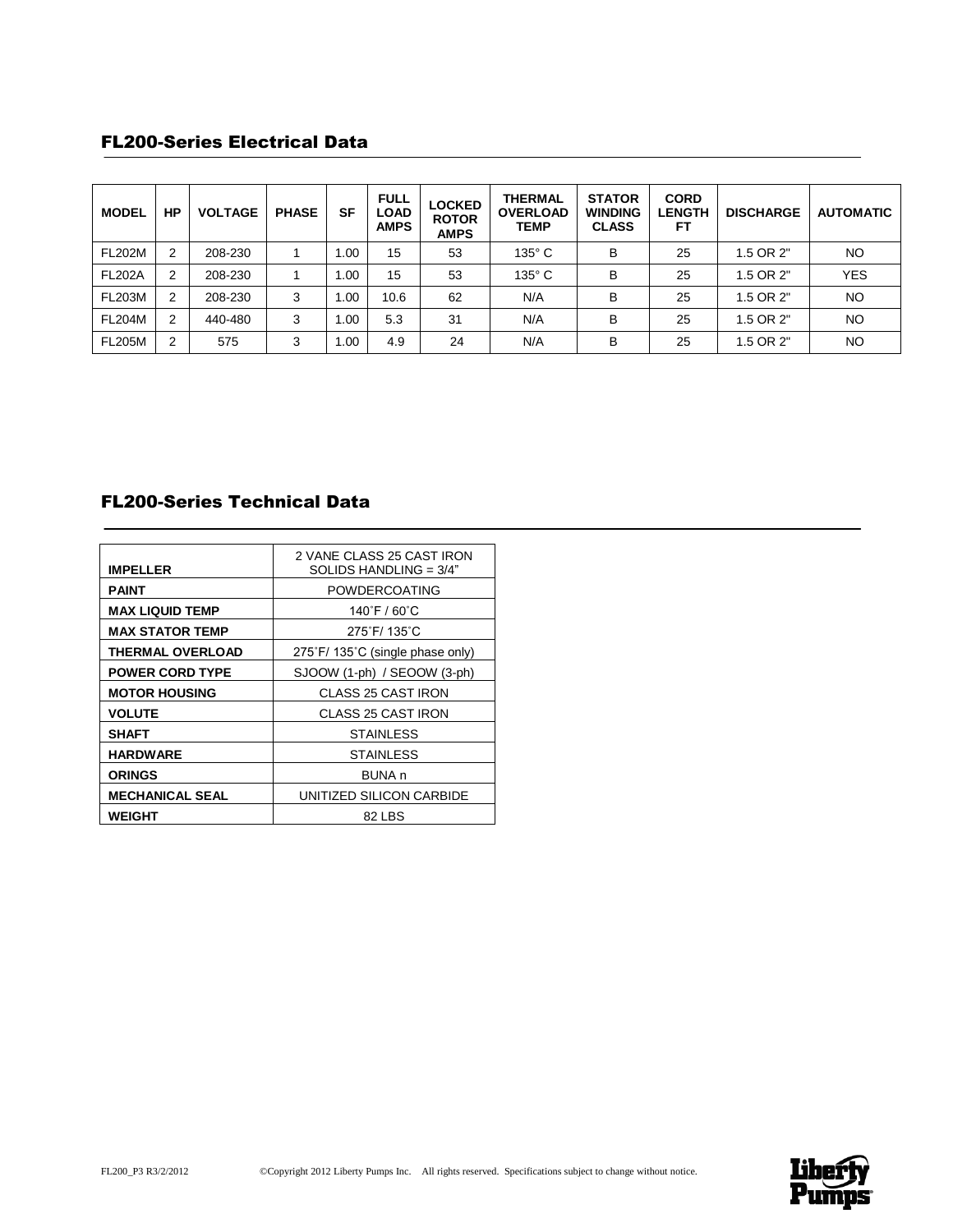### FL200-Series Specifications

#### **1.01 GENERAL:**

The contractor shall provide labor, material, equipment, and incidentals required to provide (QTY) centrifugal effluent pumps as specified herein. The pump models covered in this specification are Series FL200 single phase or three phase effluent pumps. The pump furnished for this application shall be model \_\_\_\_\_\_\_\_\_\_\_\_\_\_as manufactured by Liberty pumps.

#### **2.01 OPERATING CONDITIONS:**

Each submersible pump shall be rated at 2 hp\_\_\_\_\_volts \_\_\_\_\_\_\_ phase 60 Hz. 3450 RPM. The unit shall produce \_\_\_\_\_\_G.P.M. at feet of total dynamic head.

The submersible pump shall be capable of handling ¾" solids enabling pumping over long distances in pipelines as small as 1.5" in diameter. The submersible pump shall have a shut-off head of 130 feet and a maximum flow of 102 GPM @ 10 feet of total dynamic head.

The pump shall be controlled with:

\_\_\_\_\_\_A piggy back style on/off float switch.

\_\_\_\_\_\_A NEMA 4X simplex control panel with three float switches and a high water alarm.

A NEMA 4X duplex control panel with three float switches and a high water alarm.

#### **3.01 CONSTRUCTION:**



The upper and lower bearing shall be capable of handling all radial thrust loads. The lower bearing shall have the additional ability to handle the downward axial thrust produced by the impeller by design of angular contact roller races. The pump housing shall be of the concentric design thereby equalizing the pressure forces inside the housing which will extend the service life of the seals and bearings. Additionally there shall be no cutwater in the housing volute in order to discourage the entrapment of flowing debris. The pump shall be furnished with stainless steel handle having a nitrile grip.

#### **4.01 ELECTRICAL POWER CORD**

The submersible pump shall be supplied with 25 feet of multiconductor power cord. It shall be cord type SJOOW (1-ph) or SEOOW (3-ph), capable of continued exposure to the pumped liquid. The power cord shall be sized for the rated full load amps of the pump in accordance with the National Electric Code. The power cable shall not enter the motor housing directly but will conduct electricity to the motor by means of a water tight compression fitting cord plate assembly, with molded pins to conduct electricity. This will eliminate the ability of water to enter internally through the cord, by means of a damaged or wicking cord.

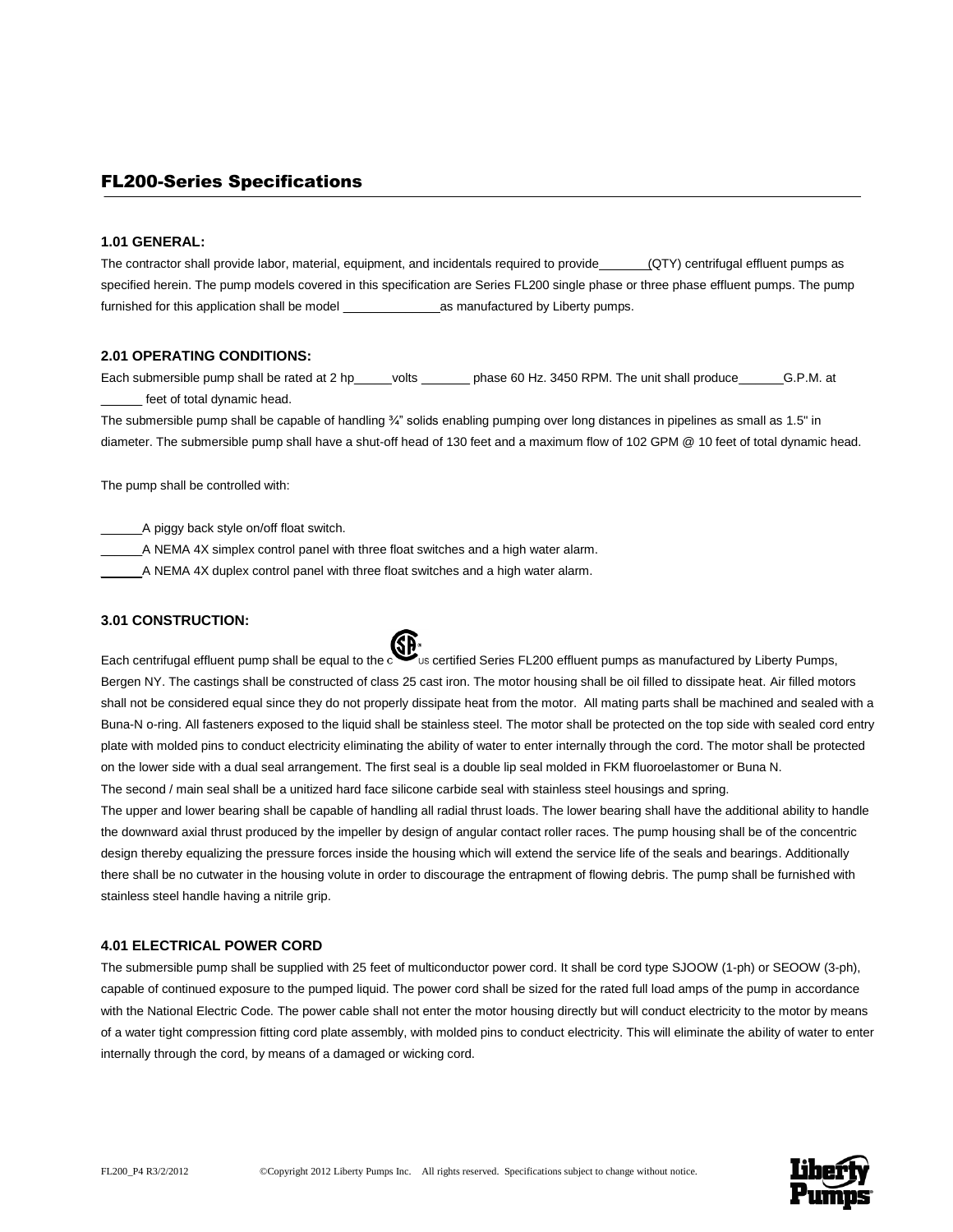#### **5.01 MOTORS**

Single phase motors shall be oil filled, split phase, capacitor start, class B insulated NEMA B design, rated for continuous duty. Three phase motors shall be polyphase. At maximum load the winding temperature shall not exceed 135 degrees C unsubmerged. Since air filled motors are not capable of dissipating heat they shall not be considered equal. Single phase motors shall have an integral thermal overload switch in the windings for protecting the motor. Three phase motors shall be used with an appropriate controller with integral overload protection. The capacitor circuit on single phase motors shall be mounted internally in the pump. Single phase motors shall have an integral solid state starting circuit switch for switching the start winding off.

#### **6.01 BEARINGS AND SHAFT**

An upper radial and lower thrust bearing shall be required. The upper bearing shall be a single ball / race type bearing. The lower bearing shall be an angular contact heavy duty ball / race type bearing, designed to handle axial pump thrust loads. Both bearings shall be permanently lubricated by the oil, which fills the motor housing. The motor shaft shall be made of 300 or 400 series stainless steel and have a minimum diameter of .670".

#### **7.01 SEALS**

The pump shall have a dual seal arrangement consisting of a lower and upper seal to protect the motor from the pumping liquid. The lower seal shall be a FKM fluoroelastomer OR Buna N molded double lip seal, designed to exclude foreign material away from the main upper seal. The upper seal shall be a unitized carbon ceramic hard face seal with stainless steel housings and spring. The motor plate / housing interface shall be sealed with a Buna-N oring.

#### **8.01 IMPELLER**

The impeller shall be a class 25 cast iron 2 vane impeller, with pump out vanes on the back shroud to keep debris away from the seal area. it shall be screw mounted to the motor shaft with a bonding agent.

#### **9.01 CONTROLS**

All single phase units can be supplied with CSA and UL approved automatic wide angle tilt float switches. The switches shall be equipped with piggy back style plug that allows the pump to be operated manually without the removal of the pump in the event that a switch becomes inoperable. Manual Pumps are operable by means of a pump control panel.

#### **10.01 PAINT**

The exterior of the casting shall be protected with Powder Coat Epoxy or Polyester paint.

#### **11.01 SUPPORT**

The pump shall have cast iron support legs, enabling it to be a free standing unit. The legs will be high enough to allow 3/4" solids handling.

#### **12.01 SERVICEABILTY**

Components required for the repair of the pump shall be shipped within a period of 24 hours.